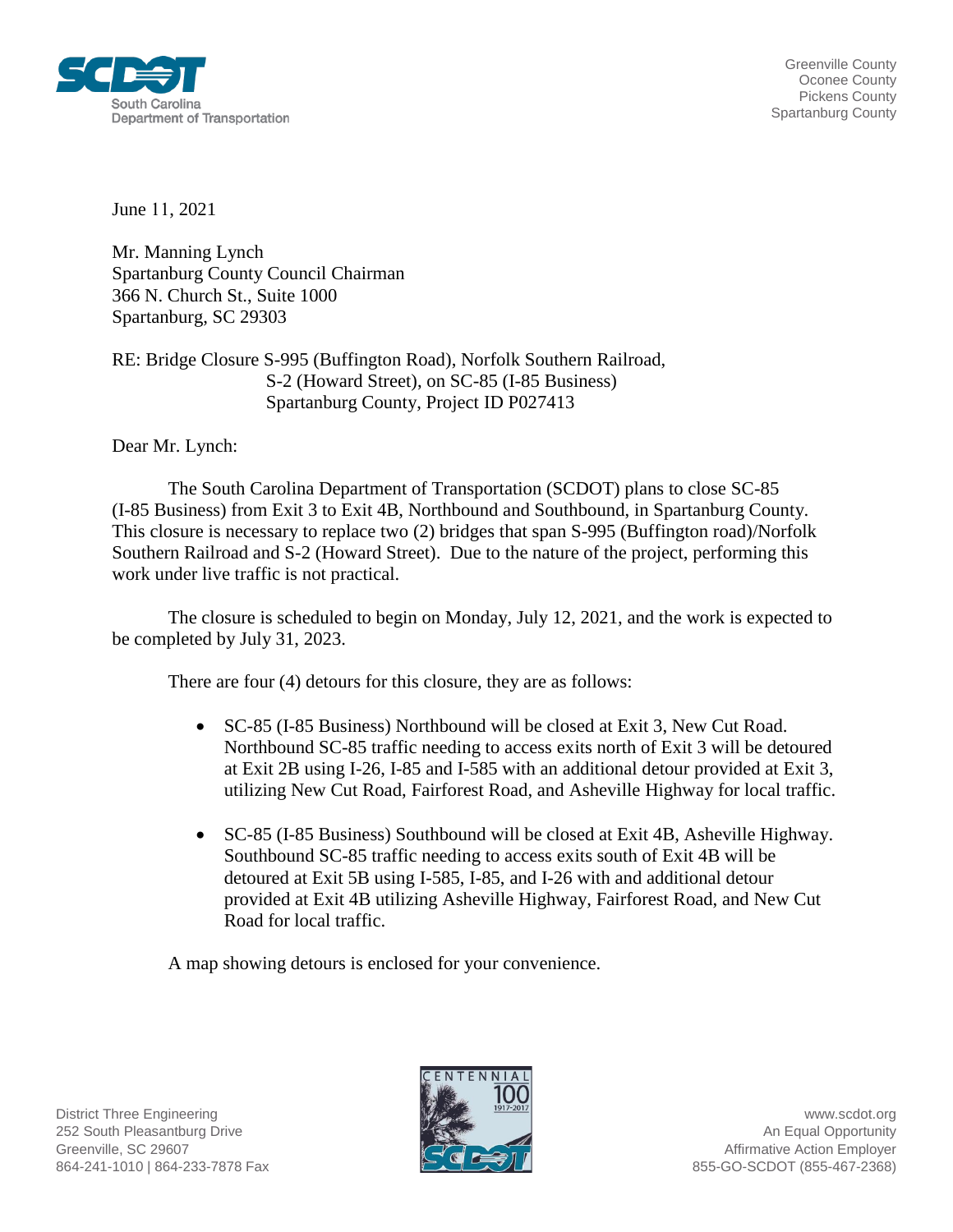Page two SC-85 (I-85 Business) Closure Spartanburg County

Media notifications will be sent to various media outlets, schools, government agencies, and emergency services impacted by the project.

If you have any questions, you may contact Joseph Fowler, Resident Construction Engineer, [fowlerjm@scdot.org](mailto:fowlerjm@scdot.org) or Ray Moallemi, Assistant Resident Construction Engineer, at 864-587-4720.

Sincerely,

David L. Hebert, P.E. District Engineering Administrator

DLH:lkb Enc

cc: Christy A. Hall, P.E., Secretary of Transportation Leland D. Colvin, P.E., Deputy Secretary of Engineering Andrew T. Leaphart, P.E., Chief Engineer of Operations David B. Cook, P.E., Director of Maintenance Robert E. Isgett III, P.E. Director of Construction